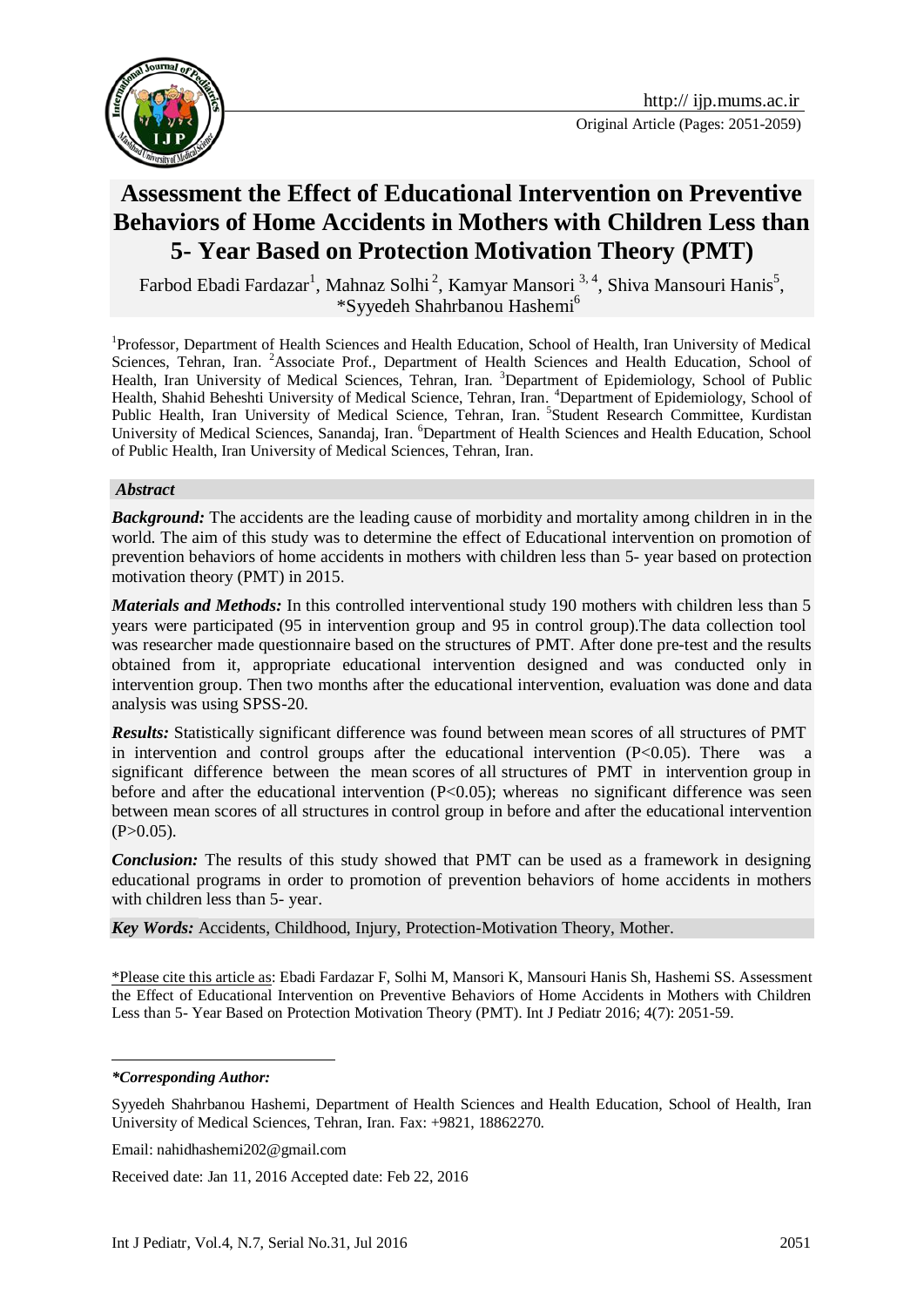#### **1- INTRODUCTION**

Accidents are considered as one of the major causes of death and disabilities in people less than 45- year in worldwide (1, 2). Also, injuries due to accidents as the first cause of death in children less than 5 year were considered (3, 4). Road accidents, drowning, burns, falling and poisoning are the most common causes of death and injuries in children in the world (4). Indeed, injury caused by accidents is one of the most risks that threatening children's health. But for various reasons such as lack of knowledge as well as general opinion that they are haphazard less importance is given to it (5, 6).

In Iran, 64 percent of accidents that happen in children due to domestic accidents, in this between respiratory obstruction and drowning are the most common causes of death in children less than 5- year with %12.8 and %12.1 respectively. Some studies showed that the majority of deaths occurred at home. Since reducing the burden of injuries is an international health goal, hence requires a collaboration of the different fields of science. Indeed all injuries have a common feature; it is their avoidable (7).

Various theories of health education can be used at personal, interpersonal, and social levels to design an effective training plan for promoting safety and preventing from accidents injuries in children. Among these models, protection motivation theory (PMT) is one of the models which for investigate the factors influencing on the motivation and ultimately behavior is used (8). This theory was presented by Rodgers in 1975 to explain the effects of fear on attitudes and healthy behaviors. In this model, it is assumed that acceptance of health behavior (protective behavior) recommended against heath risk is a direct action of person's motivation for protecting oneself. Rodgers stated that fear influences on protection motivation (or intend to do protective behavior against

health risk) through five constructs and finally the protection motivation raises health behavior. These five construct include:

**1.** Perceived vulnerability: person has believed that he or she is vulnerable against the health risk.

**2.** Perceived intensity: person has believed that the risk is serious.

**3.** The perceived response efficacy: a person expecting that a compatible response (protective behavior against a health risk) can remove risk.

**4.** Perceived response costs: person's estimation of any cost (e.g. money, person, time, attempt) that is associated with protective behavior, and

**5.** Perceived self-efficacy: person has believed that he or she can successfully carry out protective behavior (5).

Protection Motivation Theory is partially based on the work of Lazarus (1966) and Leventhal (1970) and describes adaptive and maladaptive coping with a health threat as a result of two appraisal processes. A process of threat appraisal and a process of coping appraisal, in which the behavioral options to diminish the threat are evaluated. The appraisal of the health threat and the appraisal of the coping responses result in the intention to perform adaptive responses (protection motivation) or may lead to maladaptive responses  $(9, 10)$ .

Previous studies have provided considerable support for the protection motivation theory constructs in predicting the behavior. This theory has been used in quitting smoking, preventing from diseases, physical activities, and diets (11, 12). Considering the above explanation and given that studies conducted about the effectiveness of protection motivation theory on children's accidents and injuries in Iran is limited, the aim of this study was to determine the effect of educational intervention on promotion of prevention behaviors of home accidents and injuries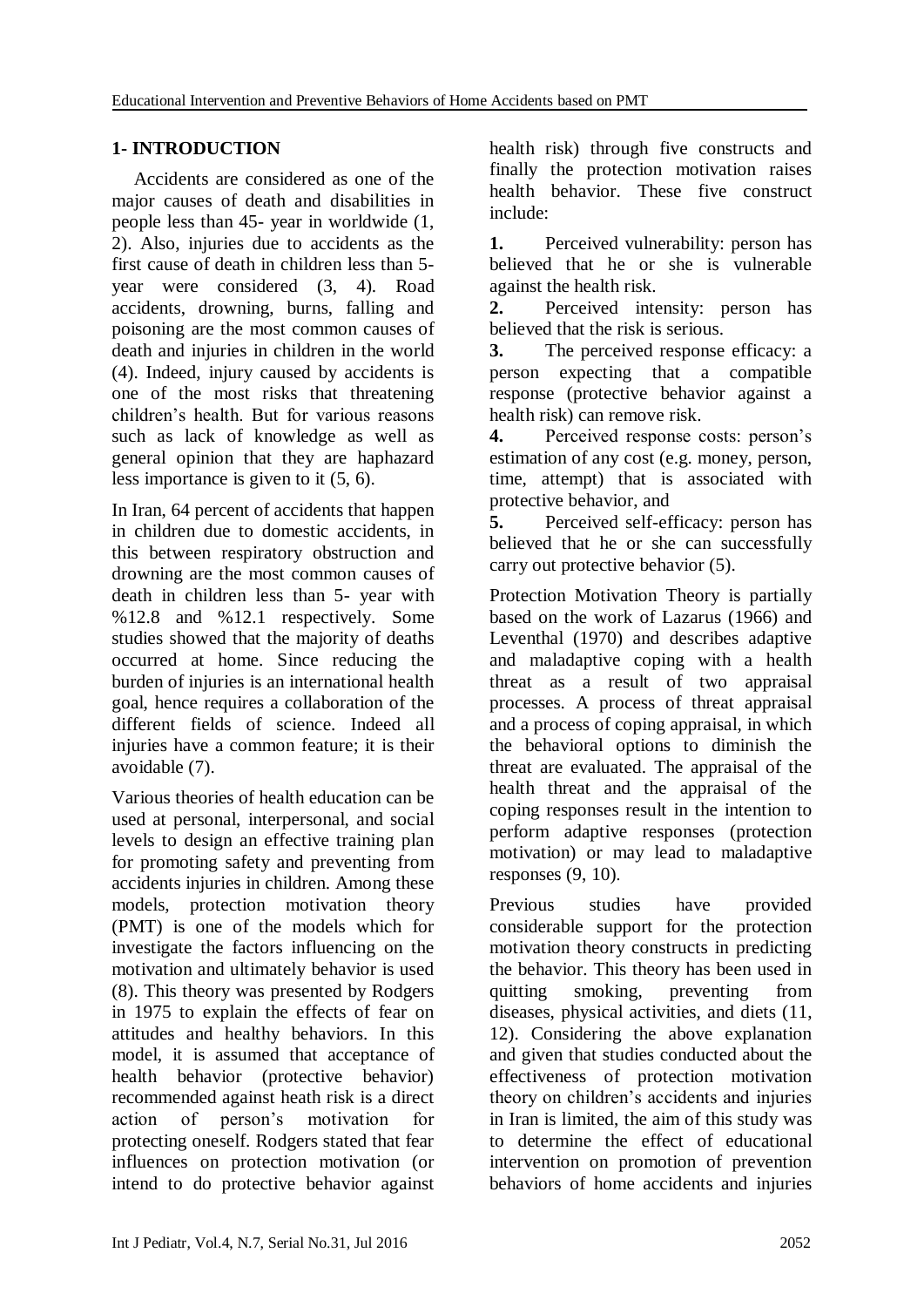in mothers with children less than 5- year in Joibar city (Iran) based on protection motivation theory.

#### **2- MATERIALS AND METHODS**

#### **2-1. Study design and population**

 This study was a controlled interventional study. The study population consisted of mothers with children under 5 years old referring to health centers of the Joibar city, North of Iran, in 2015. Initially, for calculate the sample size a pilot study was conducted, finally considering the attrition, minimum sample size required in two control and case groups 190 mother was estimated (95 in case group and 95 in control group).

Of the three urban health centers in this city, two centers were selected randomly. A center as case group and a center as control group were considered. Among the mothers of active health records with children under 5 years old in selected centers, 95 file randomly selected from each center through random numbers table. Inclusion criteria consisted of having children less than 5 years, having active health records at the Centre, would like to participate in the program, regular participation in training sessions and complete a questionnaire. Exclusion criteria included not having children less than 5 years of study, location changes and loss to follow up during the study.

## **2-2. Measuring tools**

Data collection tool in this study, researcher-designed questionnaire with interview about the prevention of accidents and injuries in children less than 5 years was based on protection motivation theory. This questionnaire consisted of 10 questions about the demographic characteristics, 4 question about perceived vulnerability, 6 questions about perceived intensity, 4 questions about perceived response efficacy, 5 questions about perceived response cost and 4 questions about self-efficacy about prevention of home accidents and injuries in mothers with children less than 5- year. The answers to these questions were evaluated based on Likert scale. Minimum and maximum score in the section of perceived vulnerability was 4 to 20, perceived intensity of 6 to30, perceived response efficacy of 4 to 20, perceived response cost 5 to 25 and self-efficacy of 4 to 20. Also the questionnaire consisted of 15 questions about the behavior. Minimum and maximum score in the section of behavior was 0 to 15. Quantitative content analysis method used for evaluating validity of questionnaire. So that the questionnaires were placed at the disposal of 10 health education and safety specialist and their comments were taken. Questions with content validity index of less than 0.7 and questions with content validity ratio less than 0.6 were excluded.

The reliability of the questionnaire was measured by Cronbach's alpha after it was completed by 20 individual. Results were as follow: perceived vulnerability %83.5, perceived intensity %90.3, perceived response efficacy %72.1, perceived response cost %72.5, self-efficacy %87.2, and performance %75. Evaluation before and two months after educational intervention in both intervention and control groups were carried out by completing questionnaire. It should be mentioned that the control group did not receive any intervention.

#### **2-3. Methods**

The numbers of mothers were 15 in each training session; In fact mothers of group intervention were divided into 6 subgroups. Educational intervention was conducted by student with the cooperation staff of health centers. The educational intervention consisted of two educational sessions with one week interval about prevention of home accidents and injuries in mothers with children less than 5- year. Each session was consisted of 45 minutes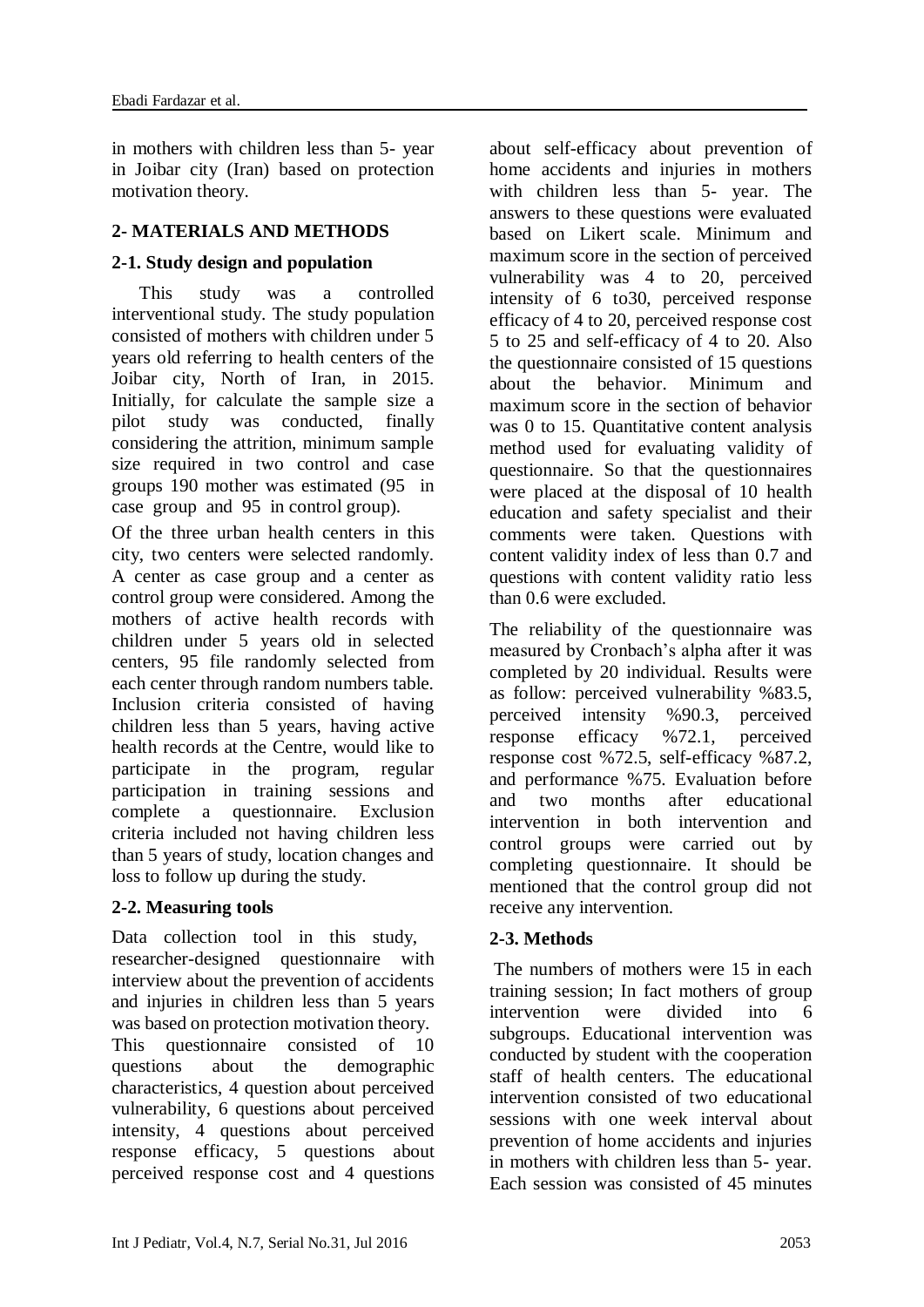of education. In the two educational sessions, about the goals of educational intervention were explained and training packages were delivered to mothers. Then according educational needs of predetermined, about events and its types, relationship growth and development of children with the occurrence of injuries, ways of their prevention and also addressing the possible risk factors was explained. A detail of each educational session is as follows:

**The first session** was convened with the aim of increase perceived vulnerability, perceived severity in the field of prevention of accidents in children under 5 years. A method of teaching was lecture with the approach of question and answer in groups of 15 people. Educational tools were including white boards, marker, educational images and pamphlets.

**The second session** was convened with the aim of increase self-efficacy (role models, simplification and persuasion), response efficacy of mothers and behavior to prevention of domestic injuries in children. A method of teaching was discussed in small groups (Each group had 5 mothers). Educational tools were including short educational video, whiteboard and marker.

Two months after running the educational intervention program, two intervention and control groups completed the questionnaire again. In this study before obtaining informed consent and voluntary for mothers participating in the research, study objectives was described and make sure that the information remain confidential.

## **2-4. Data analyses**

The data collected and introduced into SPSS- 20 software then following statistical tests were used for analysis: Independent T-test used for compare relationship between the mean scores of Protection Motivation Theory structures and behavior in the intervention and control groups before and after the intervention. Paired t-test used to investigate the association between mean scores of the named variables in each group, before and after intervention. Chisquare test was used to examine the association between qualitative variables. Pearson linear coefficient test used for investigate the correlation between Protection Motivation Theory structures and behavior. Linear regression model applied for prediction of Protection Motivation Theory structures in behavior.

#### **3- RESULTS**

In this study, 140 mothers with children less than 5- year were examined. The mean age of mothers in the intervention and control groups  $28.39 \pm 5.39$  and  $29.15 \pm 1.5$ 5.09 year, respectively. The proportion of mothers with a college education in the intervention and control groups 33.7 and 44.2 percent, respectively. The proportion of housewife mothers in the intervention and control groups 76.8 and 83.2 percent, respectively. Based on Chi-square results, there was no statistically significant difference between two groups under study regarding qualitative demographic variables (including child' gender  $(P=0.82)$ , maternal education  $(P=0.26)$ , paternal education (P=0.09), maternal occupational (P=0.27), paternal occupational  $(P=0.14)$ , and child care giving status  $(P=0.12)$ .

Results of independent sample t-test also showed that there is no statistically significant difference between two groups regarding quantitative demographic variables (including household size  $(P=0.55)$ , number of children less than 5 year ( $P=0.60$ ), maternal age ( $P=0.32$ ), and paternal age  $(P=0.58)$ ). Results of these tests indicated that two intervention and control groups are similar in their demographic variables. In general, results of these tests indicated that two intervention and control groups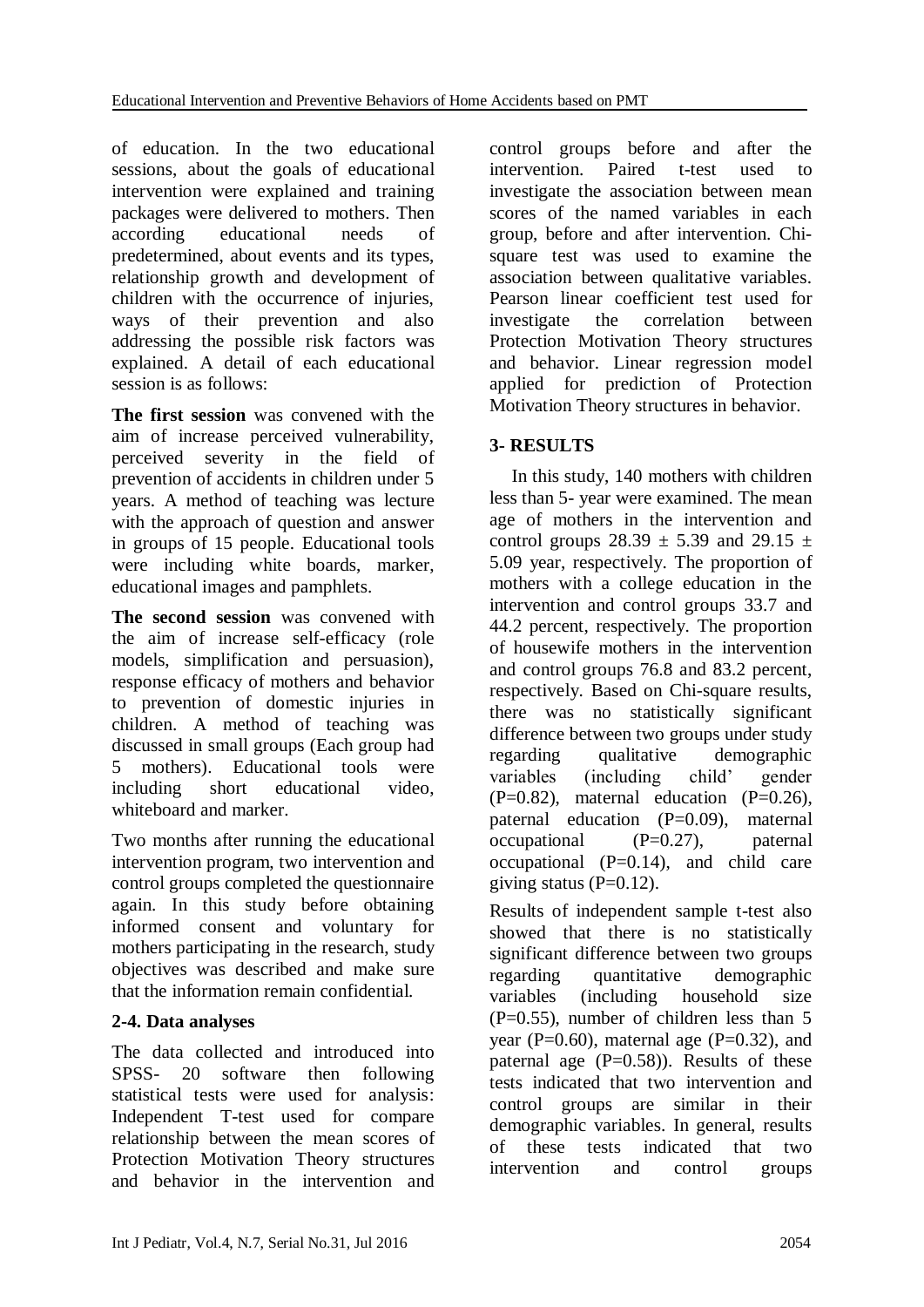were similar in their demographic variables and this matching has been done appropriately. Pearson linear correlation coefficient test before educational intervention showed that there was a significant correlation between perceived intensity and perceived vulnerability (r= 0.299;  $P \leq 0.001$  ), efficacy of perceived response with perceived vulnerability (r=  $0.128$  ; P  $\lt 0.001$  ), and perceived intensity( $r = 0.376$ ; P < 0.001 ), selfefficacy with perceived response efficacy( $r = 0.270$ ;  $P < 0.001$ ), perceived efficacy cost with perceived vulnerability  $(r=-0.215$ ; P < 0.001 ) and perceived intensity (r=  $-0.254$ ; P < 0.001).

Yet, there was no significant correlation between mothers' behavior and any protection motivation theory constructs (**Table.1**). According to linear regression model, validity rate of behavior predicting model by protection motivation theory constructs was 0.59 and among these the role of perceived vulnerability was (β  $=0.333$  more than other variables (**Table.2**).

Results showed that before educational intervention, the mean scores of protection motivation theory structures and behavior had same status and t-test did not show any statistically significant difference between the intervention and control groups (P>0.05). Yet, after the intervention, results showed that mean scores of protection motivation theory constructs were statistically significant between intervention and control groups  $(P<0.05)$ . That is, in all cases, the status of variables was more desirable in intervention group versus control group (**Table.3**).

On the other hand, paired t-test results showed that mean scores of protection motivation theory constructs were increased as compared to before educational intervention in the intervention group and this difference was statistically significant (P<0.05). Yet, no statistically significant difference was seen in control group before and after the intervention regarding mean constructs scores (P>0.05) (**Table.3**).

| Constructs    | Perceived<br>vulnerability |       | Perceived<br>intensity |       | Perceived<br>response<br>efficacy |       | Self-efficacy |     |              | Perceived<br>efficacy cost |     | <b>Behavior</b> |     |
|---------------|----------------------------|-------|------------------------|-------|-----------------------------------|-------|---------------|-----|--------------|----------------------------|-----|-----------------|-----|
|               | r                          | P.V   | $\mathbf{r}$           | P.V   | r                                 | P.V   | r             | P.V | $\mathbf{r}$ |                            | P.V | r               | P.V |
| Perceived     |                            |       |                        |       |                                   |       |               |     |              |                            |     |                 |     |
| vulnerability |                            |       |                        |       |                                   |       |               |     |              |                            |     |                 |     |
| Perceived     | 0.229                      | 0.00  |                        |       |                                   |       |               |     |              |                            |     |                 |     |
| intensity     |                            |       |                        |       |                                   |       |               |     |              |                            |     |                 |     |
| Perceived     | 0.128                      | 0.00  | 0.376                  | 0.00  |                                   |       |               |     |              |                            |     |                 |     |
| response      |                            |       |                        |       |                                   |       |               |     |              |                            |     |                 |     |
| efficacy      |                            |       |                        |       |                                   |       |               |     |              |                            |     |                 |     |
| Self-         | $-0.044$                   | 0.545 | $-0.009$               | 0.901 | 0.270                             | 0.00  |               |     |              |                            |     |                 |     |
| efficacy      |                            |       |                        |       |                                   |       |               |     |              |                            |     |                 |     |
| Perceived     | $-0.215$                   | 0.00  | $-0.254$               | 0.00  | 0.104                             | 0.515 | 0.047         |     | 0.520        |                            |     |                 |     |
| efficacy cost |                            |       |                        |       |                                   |       |               |     |              |                            |     |                 |     |
| Behavior      | $-0.083$                   | 0.257 | $-0.85$                | 0.246 | $\overline{\phantom{a}}$          | 0.044 | 0.034         |     | 0.626        | 0.109                      |     | 0.134           |     |
|               |                            |       |                        |       | 0.005                             |       |               |     |              |                            |     |                 |     |

**Table1:** Correlation coefficient matrix of PMT constructs before educational intervention

r= Correlation coefficient; P.V: P-value.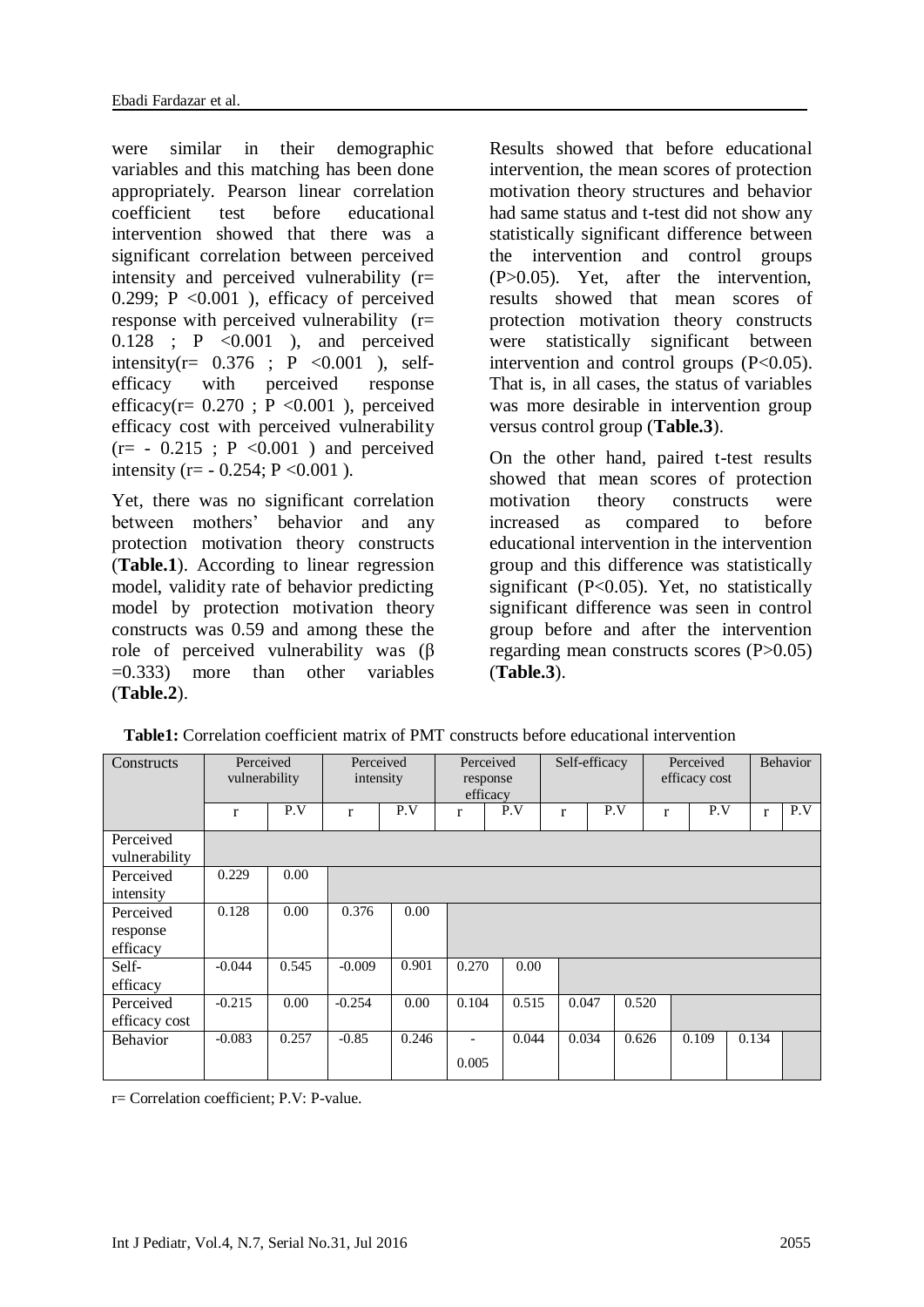| Independent variables       | Standardized $\beta$ | P-value | R-   | Dependent<br>variable |
|-----------------------------|----------------------|---------|------|-----------------------|
| Perceived vulnerability     | 0.333                | 0.001   |      |                       |
| Perceived intensity         | 0.074                | 0.415   |      |                       |
| Perceived response efficacy | $-0.105$             | 0.240   | 0.59 | <b>Behavior</b>       |
| Self-efficacy               | 0.244                | 0.001   |      |                       |
| Perceived efficacy cost     | 0.112                | 0.130   |      |                       |

| <b>Table 2: PMT</b> structures in prediction of behavior by Linear Regression model |  |  |
|-------------------------------------------------------------------------------------|--|--|
|                                                                                     |  |  |

**Table 3**: **C**omparison the mean scores of PMT constructs in intervention and control group before and after intervention

| Groups             | Constructs              | Before intervention |      | After intervention |      | Paired T |
|--------------------|-------------------------|---------------------|------|--------------------|------|----------|
|                    |                         | SD                  | Mean | SD <sub></sub>     | Mean | test     |
|                    | Perceived vulnerability | 14.32               | 3.04 | 18.48              | 1.26 | 0.001    |
|                    | Perceived intensity     | 20.42               | 3.71 | 25                 | 3.70 | 0.001    |
|                    | Response efficacy       | 16.48               | 2.72 | 17.75              | 2.16 | 0.001    |
| Intervention group | Self-efficacy           | 15.32               | 2.43 | 18.15              | 1.33 | 0.001    |
|                    | Response cost           | 16.66               | 3.84 | 16.92              | 3.48 | 0.01     |
|                    | Behavior                | 7.89                | 2.36 | 12.91              | 2.11 | 0.001    |
|                    | Perceived vulnerability | 15.3                | 2.30 | 15.11              | 2.07 | 0.19     |
|                    | Perceived intensity     | 20.89               | 4.04 | 20.94              | 3.87 | 0.37     |
|                    | Response efficacy       | 15.90               | 2.42 | 16.16              | 2.29 | 0.46     |
| Control group      | Self-efficacy           | 15.18               | 2.45 | 14.76              | 2.61 | 0.39     |
|                    | Response cost           | 15.68               | 3.73 | 16.02              | 3.51 | 0.58     |
|                    | Behavior                | 8                   | 2.46 | 8.07               | 2.38 | 0.3      |
|                    | Perceived vulnerability | 0.22                |      | 0.001              |      |          |
|                    | Perceived intensity     | 0.40                |      | 0.001              |      |          |
| Independent sample | Response efficacy       | 0.12                |      | 0.001              |      |          |
| t-test             | Self-efficacy           | 0.58                |      | 0.001              |      |          |
|                    | Response cost           | 0.09                |      | 0001               |      |          |
|                    | Behavior                | 0.74                |      | 0.003              |      |          |
|                    |                         |                     |      |                    |      |          |

#### **4- DISCUSSION**

This research aimed to examine the effect of educational intervention on promotion of prevention behaviors of home accidents and injuries in mothers with children less than 5- year in Joibar city (Iran) based on protection motivation theory (PMT) was conducted. In the present study, the mean scores of prevention behaviors of home accidents and injuries in mothers before educational intervention in two groups did not show statistically significant differences, but after the educational intervention this

difference was statistically significant, these results were consistent with other similar studies which have been carried out in this field (11-13). For example, in one study conducted in Iran by Masoudi et al., two months after educational intervention, protective behaviors against the harmful effects of sun exposure in the intervention group compared to the control group significantly were increased (11), this reflects positive impact of educational interventions in improving safety behaviors of mothers.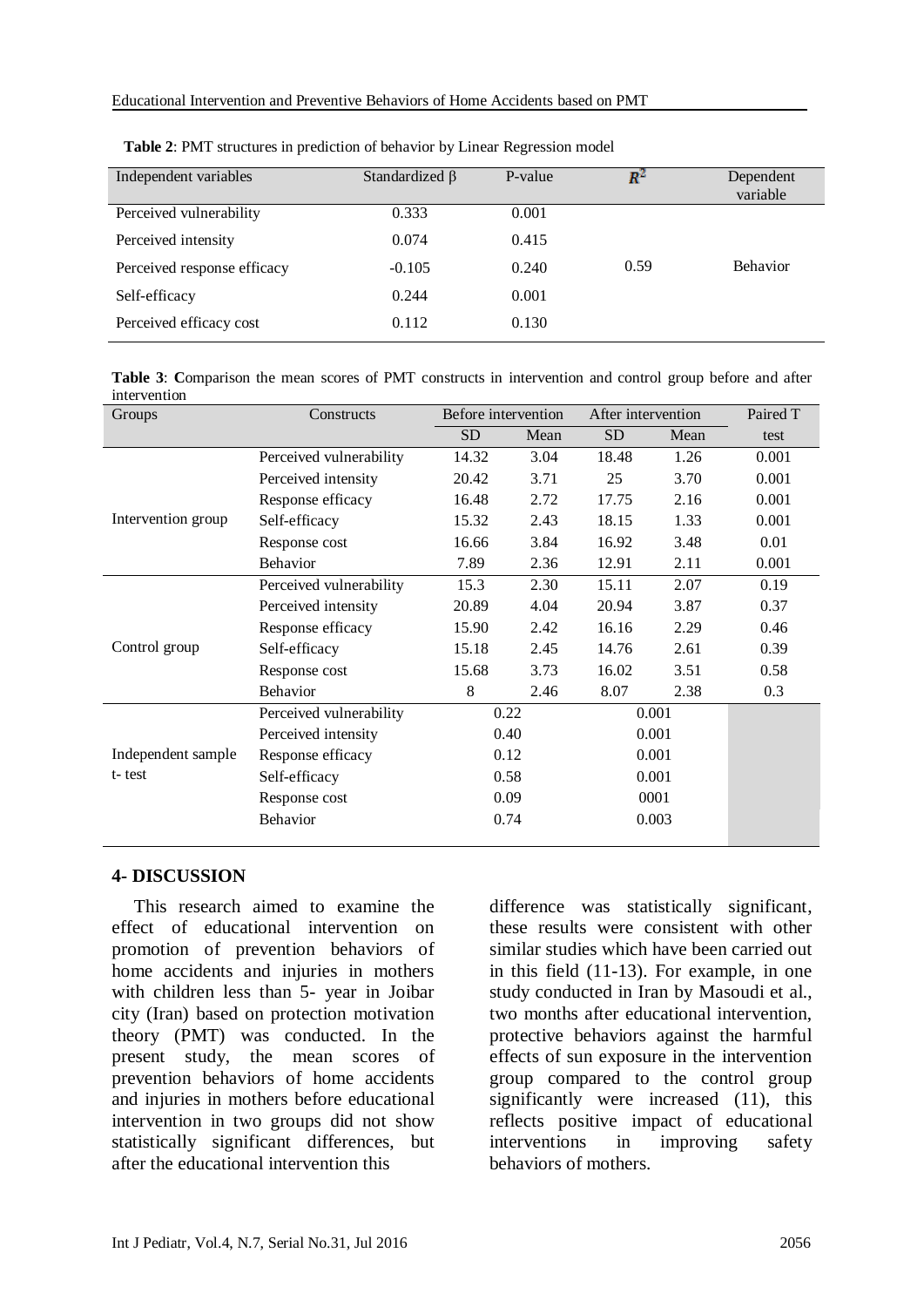In this study, the all structures of perceived vulnerability, perceived intensity, perceived response efficacy, perceived response costs and perceived self-efficacy had role in predicting behavior. Among them, perceived vulnerability and selfefficacy played a more important role. In other studies which protection motivation theory was applied, again, these two constructs played the most significant role in predicting behavior (14-20). For example, in one study by Shekhi et al., structures of perceived barriers, knowledge and self-efficacy as a predictor of maternal behavior in the prevention of domestic accidents in children less than 5 years were identified based on the Health Belief Model (20).

Results also showed that mean scores of protection motivation theory significantly had increased in intervention group after educational intervention in all constructs. Yet, there was no significant difference in control group before and after the educational intervention in any constructs. These results are consistent with other studies which have been carried out in this field (21-23), indeed it approves the educational intervention is effectiveness to promote preventive behaviors. The results of this study is consistent with the results of various studies that have shown selfefficacy and perceived response efficiency are crucial factors in do health behaviors (24-26). One of the ways for improves people's self-efficacy in do health behaviors is reducing obstacles that in route of doing it behavior are located. Moreover, whatever one's belief in one's own ability to complete health behavior is further; her or his motivation will increase for health behavior and whatever person knows further vulnerable in the face of threats, will be further complete heath behaviors (14-18). At current study, mean scores of perceived response efficacy and perceived response costs constructs in intervention group mothers was higher

after the educational intervention compared with before education. It correlated with the results of other studies  $(23 - 25)$ .

#### **4-1. Limitations of the study**

 One limitation of this study was an invisibility of maternal behavior, which inevitably data were collected through self-report, this may be lead to bias in the results. Perhaps the most important limitation of this study related to time interval between interventional education and final evaluation; indeed there was no possibility of closer examination impact of educational intervention on the incidence rate of injuries after the intervention in intervention and control groups.

#### **5. CONCLUSION**

The results of this study support the effectiveness of educational intervention based on protection motivation theory. It induces promotion of prevention behaviors of home accidents and injuries in mothers with children less than 5- year. Thus, this theory can be used as the basis for educational interventions. This pattern can be applied to formulate training plans in health centers to shift mothers' attitude and behaviors regarding the prevention from domestic accidents and injuries.

#### **6- CONFLICT OF INTEREST:** None.

## **7- ACKNOWLEDGMENTS**

This article is adapted from MSc.'s thesis health education and promotion. Also we would like to thank the personnel of health centers of Joibar city (Iran) and participants for their cooperation and participation in this study.

#### **8- REFERENCES**

1.World report on child injury prevention,World Heath Organization. 2008. Available at [:http://www.ncbi.nlm.nih.gov](http://www.ncbi.nlm.nih.gov/books/NBK310641/)

2. Reoprting of injury and accidents in children. Ministry of Health and Medical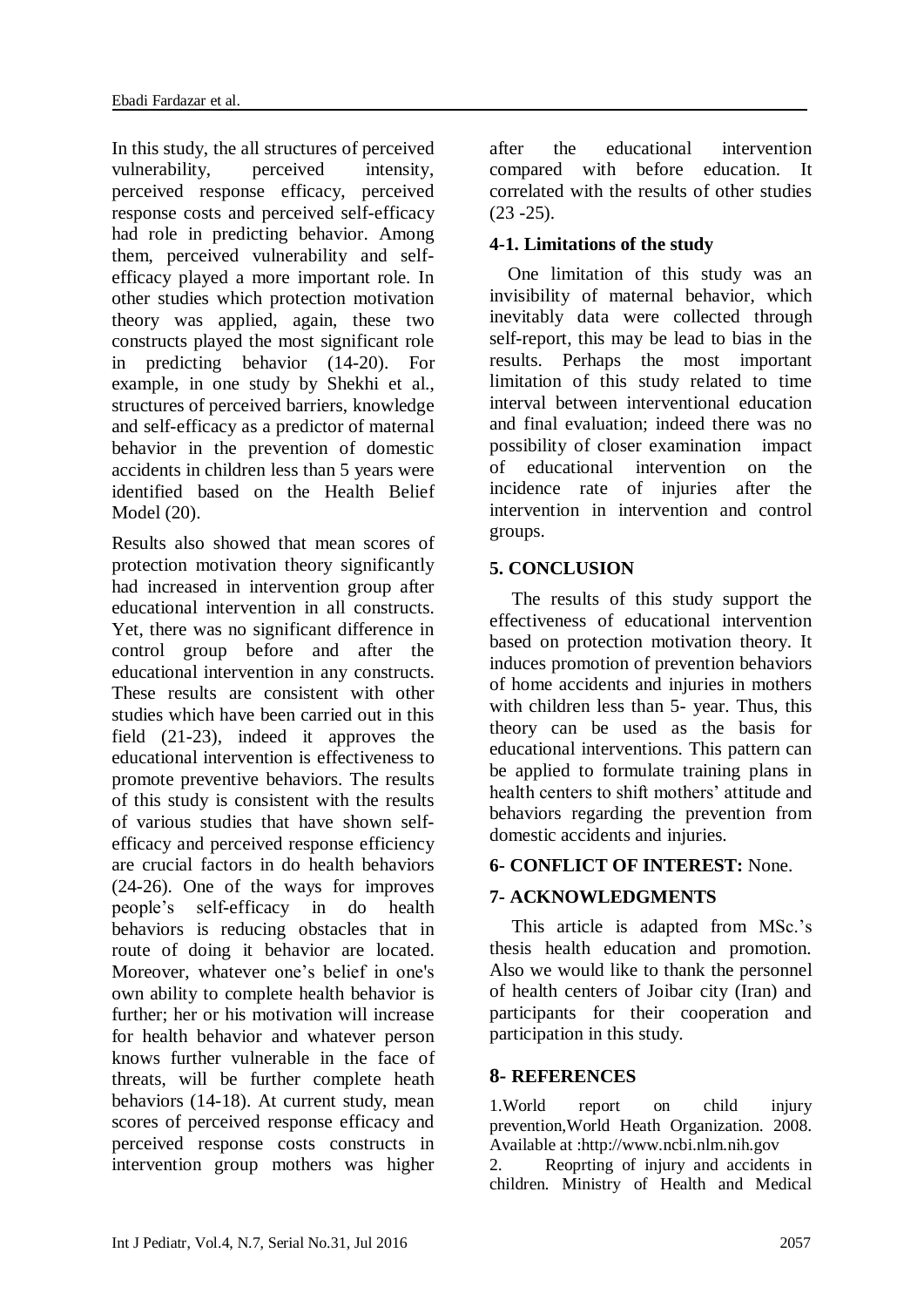Education, Iran. 2010. Available at: http://www.who.int/countryfocus/cooperation\_ strategy/ccs\_irn\_en.pdf.

3. Peden M. World report on child injury prevention: World Health Organization; 2008.

4. Ayubi E, Mansori K, Soori H, Khazaei S, Gholami A, Rajabi A, et al. Population attributable risk of unintentional poisoning in young children in Iran. International Journal of Pediatrics. 2016.

5. Mansori K, Soori H, Farnaghi F, S K. Assessment Risk Factors for Unintentional Childhood Poisoning: A Case-Control Study in Tehran. Safety Promotion and Injury Preventione 2014;1(4):183 - 89.

6. Morowatisharifabad MA, Jowzi F, Barkhordari Firozabad A, Falahzadeh H. Related factors to workers' use of hearing protection device in knitting & ppinning factories of Yazd city based on Protection Motivation Theory. International Journal of Occupational Hygiene 2009;6(3):47-54.

7. Gielen AC, Sleet D. Application of behavior-change theories and methods to injury prevention. Epidemiologic Reviews 2003;25(1):65-76.

8. Injuries WHO, Dept VP. The injury chart book: A graphical overview of the global burden of injuries: World Health Organization; 2002. Available at: http://whqlibdoc.who.int/publications/9241562 20X.pdf

9. Boer H, Seydel ER. Protection motivation theory. 1996.

10. Rogers RW. Cognitive and physiological processes in fear appeals and attitude change: A revised theory of protection motivation. Social psychophysiology. 1983:153-76.

11. Maseudi G R, Hosseini E, Mirzaei R, Shahrakipour M, A HS. The Effect of Education Based on Protection Motivation Theory on The Harmful Effects of Solar Rays on Male Students. Iranian Journal of Health Education & Promotion 2015;2(4):322-30.

12. Tempark T, Chatproedprai S, Wananukul S. Attitudes, knowledge, and behaviors of secondary school adolescents regarding protection from sun exposure: a

survey in Bangkok, Thailand. Photodermatology, photoimmunology & photomedicine 2012;28(4):200-6.

13. Wright C, Reeder AI, Gray A, Cox B. Child sun protection: Sun‐related attitudes mediate the association between children's knowledge and behaviours. Journal of paediatrics and child health 2008;44(12):692- 8.

14. Plotnikoff RC, Trinh L, Courneya KS, Karunamuni N, Sigal RJ. Predictors of aerobic physical activity and resistance training among Canadian adults with type 2 diabetes: An application of the Protection Motivation Theory. Psychology of Sport and Exercise 2009;10(3):320-8.

15. Wurtele SK, Maddux JE. Relative contributions of protection motivation theory components in predicting exercise intentions and behavior. Health Psychology 1987;6(5):453.

16. Plotnikoff RC, Higginbotham N. Predicting low-fat diet intentions and behaviors for the prevention of coronary heart disease: An application of protection motivation theory among an Australian population. Psychology and Health 1995;10(5):397-408.

17. Melamed S, Rabinowitz S, Feiner M, Weisberg E, Ribak J. Usefulness of the protection motivation theory in explaining hearing protection device use among male industrial workers. Health Psychology 1996;15(3):209.

18. Courneya KS, Hellsten L-A. Cancer prevention as a source of exercise motivation: An experimental test using protection motivation theory. Psychology, Health & Medicine 2001;6(1):59-64.

19. Fathi Shekhi M, Shamsi M, Khorsandi M, M H. Predictors accident structures in mothers with children under 5 years old in city of Khorramabad based on Health Belief Model. Journal of Safety Promotion and Injury Prevention 2015;3(3):199-206.

20. Ebadi Fardazar F, Mansori K, Solhi M, Hashemi SS, Ayubi E, Khosravi Shadmani F, et al. A Cross-sectional Study for Determinations of Prevention Behaviors of